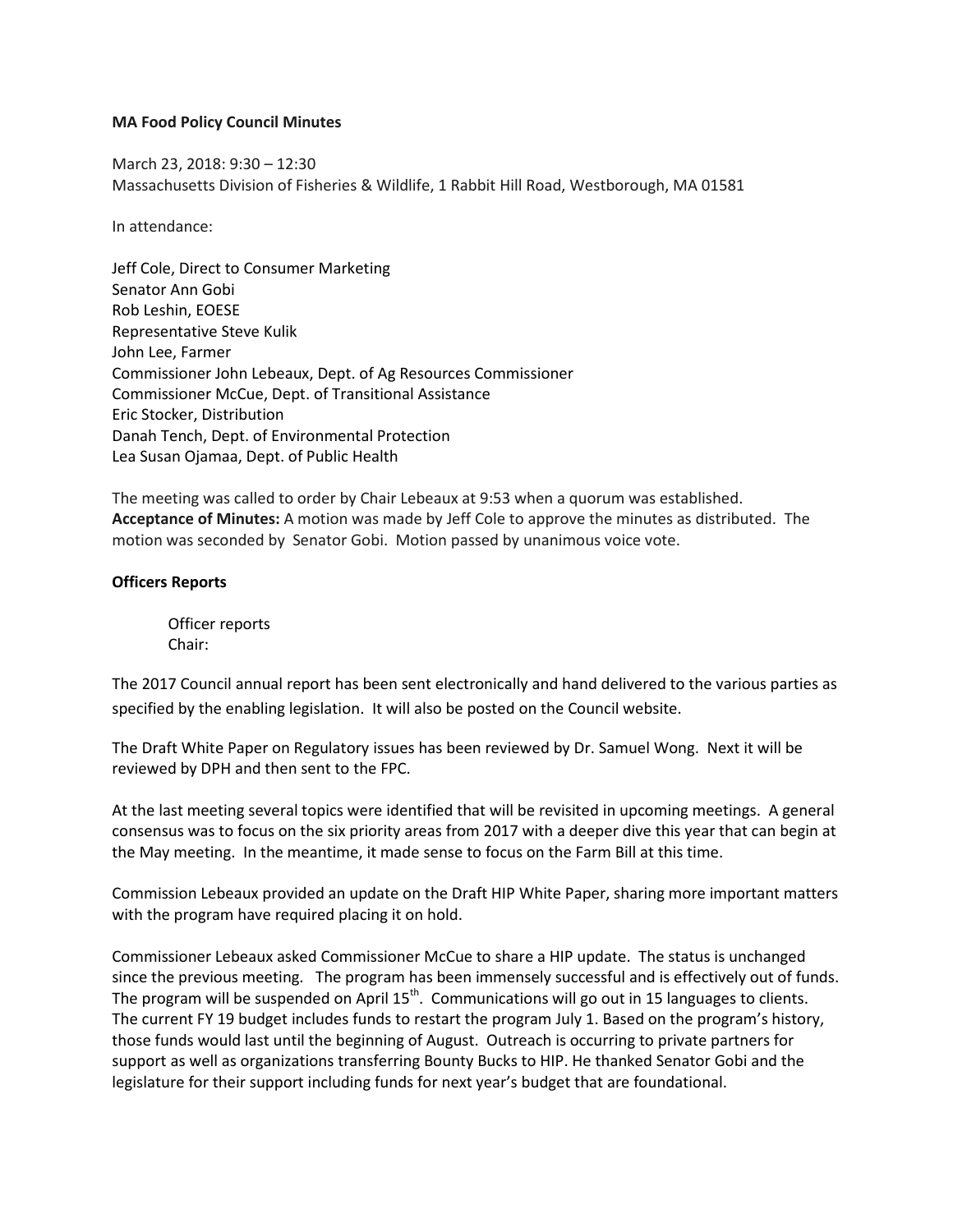Various council members expressed desire to support HIP and noted there is a letter of support issued by The Food System Collaborative.

Commissioner Lebeaux responded to Council members' interest in signing onto the HIP letter of support. He suggested that while state agency members are not in a position to sign up, other Council members can.

Representative Kulik understands the position of the state agencies but as a legislative member of the House Ways and Means committee, has heard strong, meaningful and effective advocacy by a delegation of stakeholders for HIP that was very productive. Since this the budget process is happening currently, advocacy is very important now. There is value to the FPC weighing in on these topics and others as relevant. One of the roles of the Council in the enabling legislation was as an advisory body to the executive brand and legislators. HIP is one of the best programs we have. Representative Kulik moves that the secretary be directed to draft a letter to send to the Governor, Senate President, Speaker of the House, and Chairs of House and Senate Ways and Means, and stating the Council recommends that the HIP program be funded at sustainable levels. The motion was second by Senator Gobi.

Discussion: The legislation that made the Council was very clear and that was done for a reason and the motion should be discussed and considered. Comment: We're respectful of the Council role and are clear and consistent about the value of the program and what has been accomplished. State agency Council members stated their need to abstain from the vote but see great value in HIP and support a vote. They allowed that they can provide an educational component about the outcomes and are already on record for support of the HIP program. The November Council meeting and statements in those minutes can be referenced in addition to the Council's focus on HIP as one of the two top priorities for the year.

A roll call vote was called:

Eric Stocker- Yea Lea Susan Ojamaa, Dept. of Public Health - Abstain John Lee, Farmer –Yea Commissioner John Lebeaux, Dept. of Ag Resources Commissioner- Abstain Representative Steve Kulik- Yea Commissioner McCue, Dept. of Transitional Assistance- Abstain Jeff Cole- Yea Senator Ann Gobi- Yea Rob Leshin, EOESE - Abstain Danah Tench, Dept. of Environmental Protection- Abstain

The motion carried with a vote of 5 for, none against, and 5 abstentions. The Collaborative was enthusiastic about this action and shared that time is of the essence. Representative Kulik requested that the letter be drafted within the week. As Vice Chair of the Council, he will sign the letter.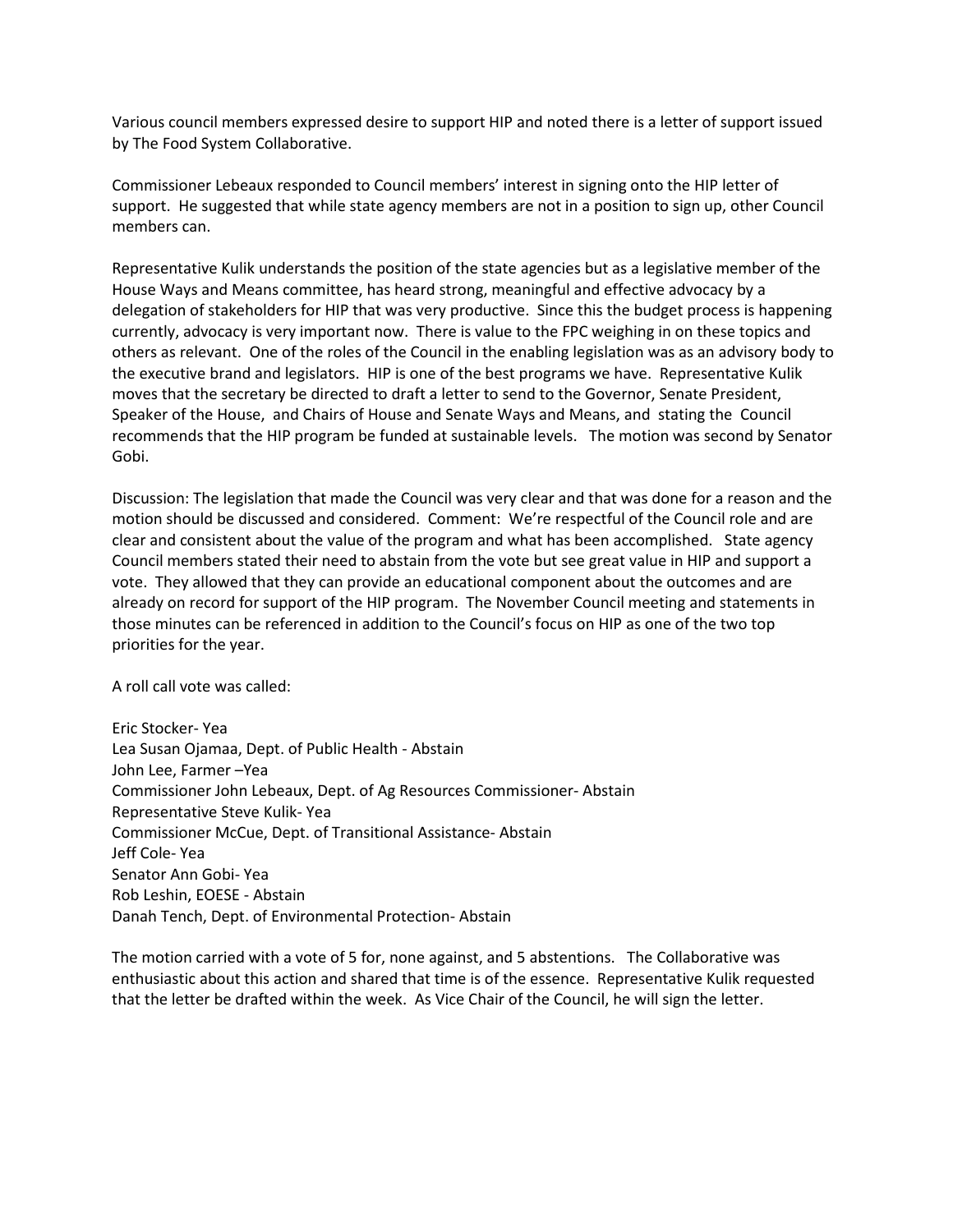# **Program**

## USDA Farm Bill

**Christopher Bosso, Ph.D**, Professor of Public Policy; Director, Master of Public Policy and Master of Public Administration Programs, Northeastern University, and author of Framing the Farm Bill: Interests, Ideology, and the Agricultural Act of 2014 (University of Kansas Press, 2017)

**Annika Nielsen**, Program Coordinator, Harvard Law School Food Law and Policy Clinic (FLPC), and law students **Irène Grialou** and **Amy Chyao**.

The Harvard Law School Food Law and Policy Clinic has spent over a year and a half coordinating the Farm Bill Law Enterprise (FBLE), a national partnership of law schools working toward a farm bill that reflects the long-term needs of our society. FBLE has conducted research and developed recommendations for the 2018 Farm Bill, and recently published in three reports: (1) Diversified Agricultural Economies; (2) Food Access, Nutrition, and Public Health; (3) Productivity and Risk Management. FLPC also released a report entitled "Opportunities to Reduce Food Waste in the 2018 Farm Bill," which was not developed by FBLE. The minutes will include a link to the information: https://www.chlpi.org/wp-content/uploads/2013/12/Opportunities-to-Reduce-Food-Waste-in-the-2018-Farm-Bill\_May-2017.pdf

# **Professor Bosso:**

- Parts of the bill are significant to MA- specialty crops and SNAP. The Farm Bill described in broad strokes including a general overview of the sections and its history of attempting to influence ag viability through supply and later through demand through the Ag Adjustment Act of 1949. Subsidies manage price fluctuations more than supply.
- How and why SNAP, food equity and public health topics are in the Farm Bill. Came out of negotiations around passing the Ag Adjustment Act and future re-authorizations of the Farm Bill.

# **Annika Nielsen:**

- Background on the Harvard Food Law and Policy Clinic's farm bill reports
	- o Farm Bill Law Enterprise (FBLE) released 3 reports:
		- **•** Diversified Agricultural Economies
		- **FILE** Food Access, Nutrition and Public Health
		- Productivity and Risk Management
- Brief overview of FLPC's *Opportunities to Reduce Food Waste in the 2018 Farm Bill* report
- Resources to access and understand the Farm Bill
	- o FBLE website:<http://www.farmbilllaw.org/>
		- Blog posts, background memos, additional reading material

# **Irène Grialou and Amy Chyao:**

- Salient recommendations from "Diversified Agricultural Economies" report (note: there will be copies of the executive summary for all reports, as well as a few full report copies)
- Aspects of the farm bill that most affect MA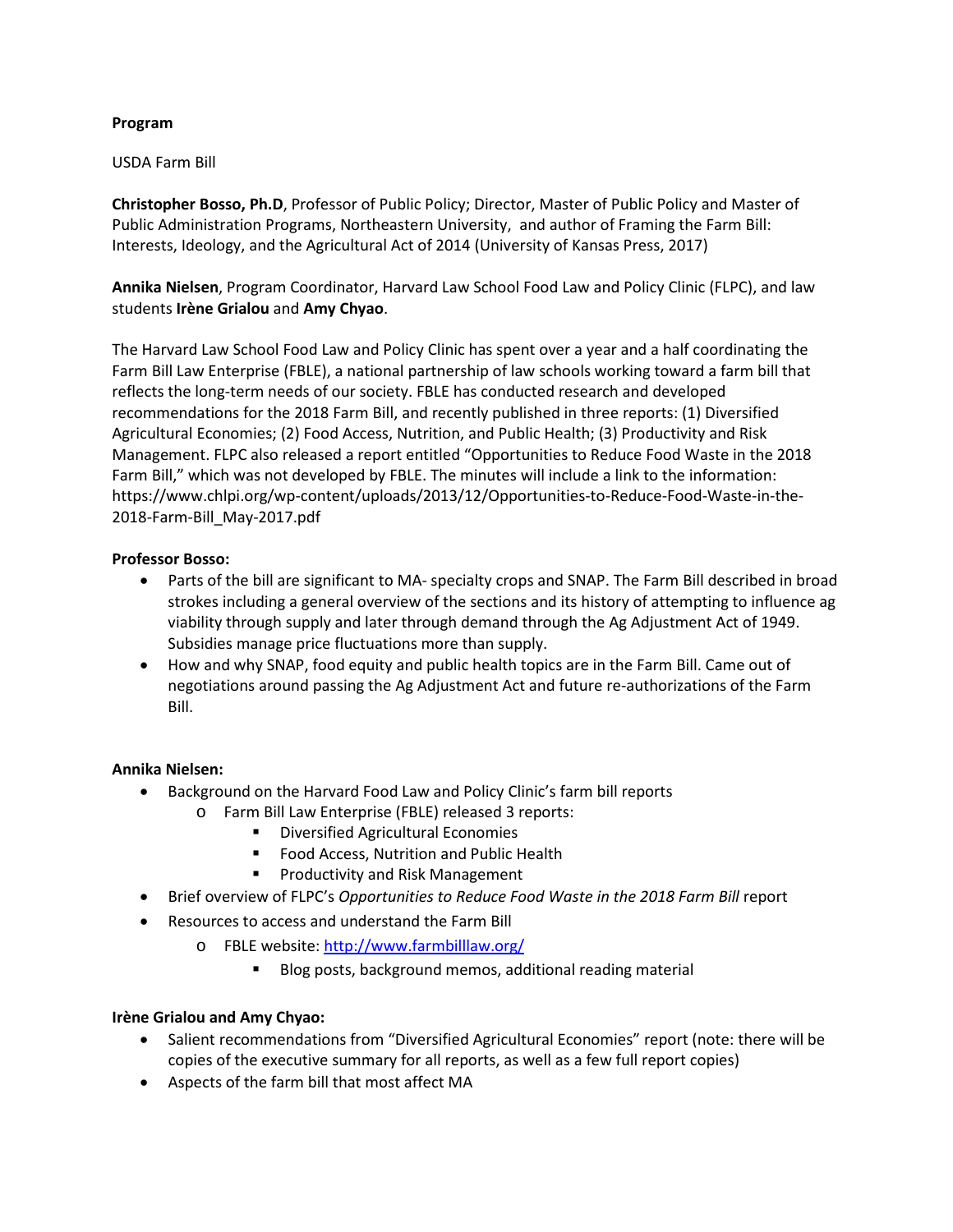- Farmers Market Promotion Program, Local Food Promotion Program and Specialty Crop Block grants. These revolve around access to markets.
- Access to crop insurance. Two aspects crop and whole farm income. The latter better suited to diverse MA farms overall.
- Access to Credit. Noted Farm Service Agency and private lenders do not meet the demand from beginning farmers. Suggests increase in funding for micro loan program and exempt term limits of micro loans.
- Access to Land. Less than 3% of ag land is available to non-relatives. This drives prices up at the same time it decreases access. Recommends expansion of professional service support to farms in transition.
- Overview of MA agriculture stats, use of relevant farm bill programs.

Question: What is the definition of a small farm? Answer: USDA's definition of a small farm is \$250,000 or less in sales.

Comment: Advocacy can change based on what might be politically viable. The funding increase recommendations aren't' actually that big. SNAP can be spun as nutritional assistance or a program to assist with commodity surpluses. A question will be from what program should funds be cut to support this one? Conservation may offer some options with a common application for example that could decrease administration costs.

Comment: Make sure advocacy is coalesced around topics and with other groups. Timing is also critical considering that some Entitlement programs may be considered insulated and a negative strategy is to try to run the clock out and keep from engaging in the conversation. Some of the SNAP advocates are getting broad support with "Food As Medicine," or the economic development angle of the program depending on which message the audience may be most receptive to.

Comment: From a strategy perspective, considering advocating for increased expenses in NIFA during the appropriations process without specific allocations but instead a single ask that encompasses many of the priorities for MA.

**MA Food Policy Council Legislative Members** update on relevant food and ag legislation:

Senator Gobi : The Environmental Bond Bill public includes aquaculture for example. She encouraged attendees to come to the hearing. With all the changes in the Senate, she encouraged attendees to connect with Senators Spilka. She is supporting a veterans and warriors programs to be involved in agriculture, funded through the gaming commission. Farmland protection and viability is important, as is "Breakfast after the bell," with efforts to be implemented statewide. In Ware, 90% of students are eligible for the program. Serving breakfast after school starts removes any stigma. Now 80% of the kids are participating and test scores are improving. The Supplemental Budget is being considered to support HIP.

Representative Kulik: Increasing the dairy tax credit legislation is a priority from about \$4 M to \$8 M. MA has 117 dairy farms that could use the support. The Energy Bill addresses anaerobic digesters. H2738 would allow farms to use tractors/trucks etc a half mile from their farm without having to register them. Other legislation focuses on a Commission to enhance culinary tourism options for farmers. H2618 would deal with agricultural land and estate taxes when land is passed on. There is a